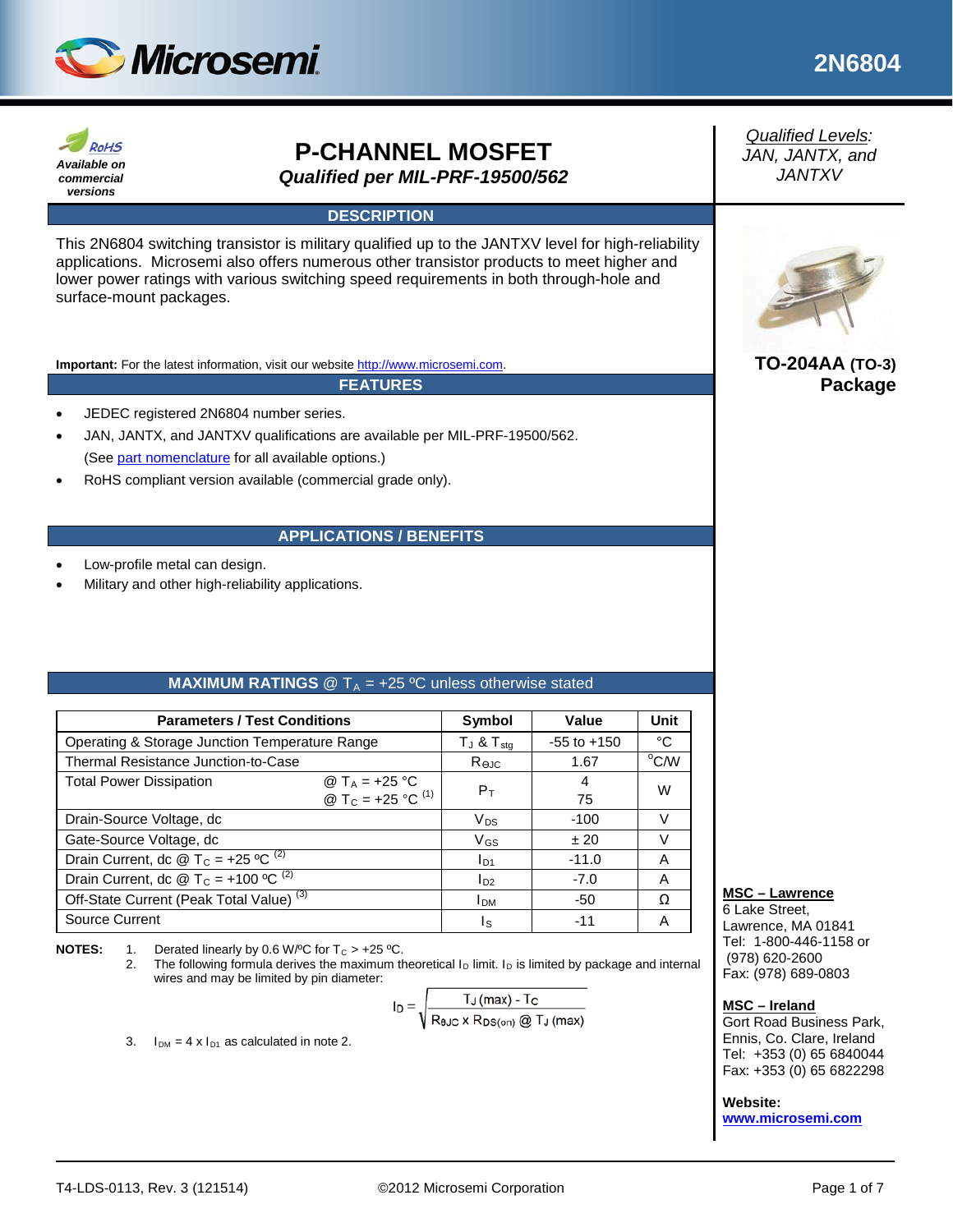

## **MECHANICAL and PACKAGING**

- CASE: TO-3 metal can.
- TERMINALS: Solder dipped (Sn63/Pb37) over nickel plated alloy 52. RoHS compliant matte-tin plating is also available.
- MARKING: Manufacturer's ID, part number, date code, ESD symbol.
- WEIGHT: Approximately 12.7 grams.
- See [Package Dimensions](#page-6-0) on last page.

### **PART NOMENCLATURE**

<span id="page-1-0"></span>

| <b>SYMBOLS &amp; DEFINITIONS</b> |                                                                                            |  |  |  |
|----------------------------------|--------------------------------------------------------------------------------------------|--|--|--|
| Symbol                           | <b>Definition</b>                                                                          |  |  |  |
| di/dt                            | Rate of change of diode current while in reverse-recovery mode, recorded as maximum value. |  |  |  |
| ΙF                               | Forward current                                                                            |  |  |  |
| $R_G$                            | Gate drive impedance                                                                       |  |  |  |
| V <sub>DD</sub>                  | Drain supply voltage                                                                       |  |  |  |
| $\mathsf{V}_{\mathsf{DS}}$       | Drain source voltage, dc                                                                   |  |  |  |
| $\mathsf{V}_{\mathsf{GS}}$       | Gate source voltage, dc                                                                    |  |  |  |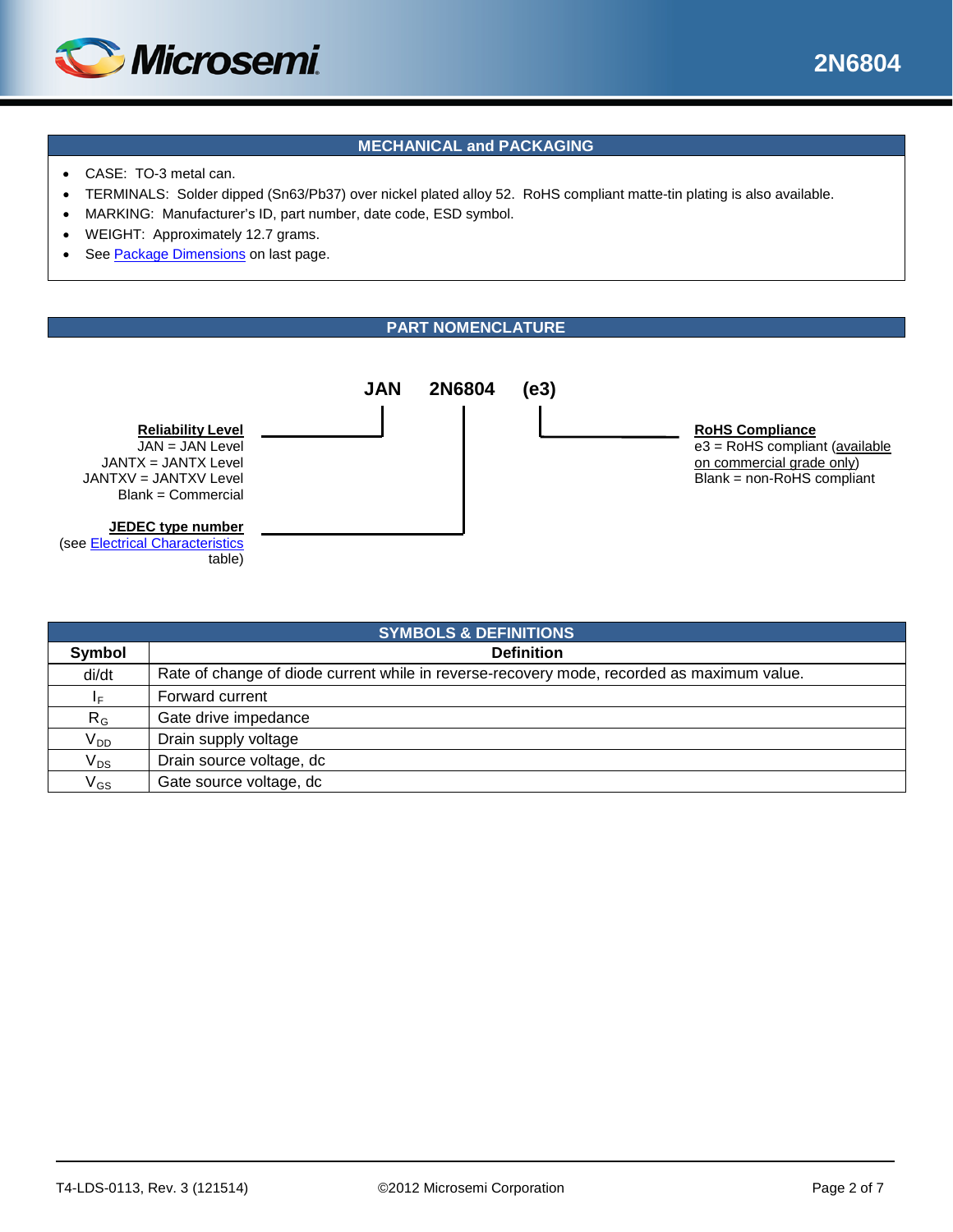

<span id="page-2-0"></span>

| <b>Parameters / Test Conditions</b>                                                                                                  | Symbol                          | Min.             | Max.         | Unit   |
|--------------------------------------------------------------------------------------------------------------------------------------|---------------------------------|------------------|--------------|--------|
| <b>OFF CHARACTERISTICS</b>                                                                                                           |                                 |                  |              |        |
| Drain-Source Breakdown Voltage<br>$V_{GS} = 0 V$ , $I_D = -1.0$ mA                                                                   | $V_{(BR)DSS}$                   | $-100$           |              | V      |
| Gate-Source Voltage (Threshold)<br>$V_{DS} \ge V_{GS}$ , $I_D = -0.25$ mA<br>$V_{DS} \ge V_{GS}$ , $I_D = -0.25$ mA, $T_J = +125$ °C | $V_{GS(th)1}$<br>$V_{GS(th)2}$  | $-2.0$<br>$-1.0$ | $-4.0$       | V      |
| $V_{DS} \ge V_{GS}$ , $I_D = -0.25$ mA, $T_J = -55$ °C                                                                               | $V_{GS(th)3}$                   |                  | $-5.0$       |        |
| Gate Current<br>$V_{GS}$ = ± 20 V, $V_{DS}$ = 0 V<br>$V_{GS} = \pm 20$ V, $V_{DS} = 0$ V, $T_J = +125$ °C                            | $I_{GSS1}$<br>I <sub>GSS2</sub> |                  | ±100<br>±200 | nA     |
| <b>Drain Current</b><br>$V_{GS} = 0 V$ , $V_{DS} = -80 V$                                                                            | $I_{DSS1}$                      |                  | $-25$        | μA     |
| <b>Drain Current</b><br>$V_{GS} = 0$ V, $V_{DS} = -80$ V, $T_{J} = +125$ °C                                                          | $I_{DSS2}$                      |                  | 0.25         | mA     |
| Static Drain-Source On-State Resistance<br>$V_{GS}$ = -10 V, $I_D$ = -7 A pulsed                                                     | $r_{DS(on)1}$                   |                  | 0.30         | Ω      |
| Static Drain-Source On-State Resistance<br>$V_{GS}$ = -10 V, $I_D$ = -11 A pulsed                                                    | $r_{DS(on)2}$                   |                  | 0.36         | Ω      |
| Static Drain-Source On-State Resistance<br>$T_{J}$ = +125°C<br>$V_{GS}$ = -10 V, $I_D$ = -7 A pulsed                                 | $r_{DS(on)3}$                   |                  | 0.55         | Ω      |
| Diode Forward Voltage<br>$V_{GS} = 0 V$ , $I_S = -11.0 A pulsed$                                                                     | $V_{SD}$                        |                  | $-4.7$       | $\vee$ |

# **ELECTRICAL CHARACTERISTICS**  $@T_A = +25 °C$ , unless otherwise noted

## **DYNAMIC CHARACTERISTICS**

| <b>Parameters / Test Conditions</b>                                                        | Symbol                     | Min. | Max. | <b>Unit</b> |
|--------------------------------------------------------------------------------------------|----------------------------|------|------|-------------|
| Gate Charge:                                                                               |                            |      |      |             |
| On-State Gate Charge<br>$V_{GS}$ = -10 V, I <sub>D</sub> = -11 A, V <sub>DS</sub> = -50 V  | $Q_{g(0n)}$                |      | 29.0 | nС          |
| Gate to Source Charge<br>$V_{GS}$ = -10 V, I <sub>D</sub> = -11 A, V <sub>DS</sub> = -50 V | $Q_{gs}$                   |      | 7.1  | nС          |
| Gate to Drain Charge<br>$V_{GS}$ = -10 V, I <sub>D</sub> = -11 A, V <sub>DS</sub> = -50 V  | $\mathsf{Q}_{\mathsf{qd}}$ |      | 21.0 | nС          |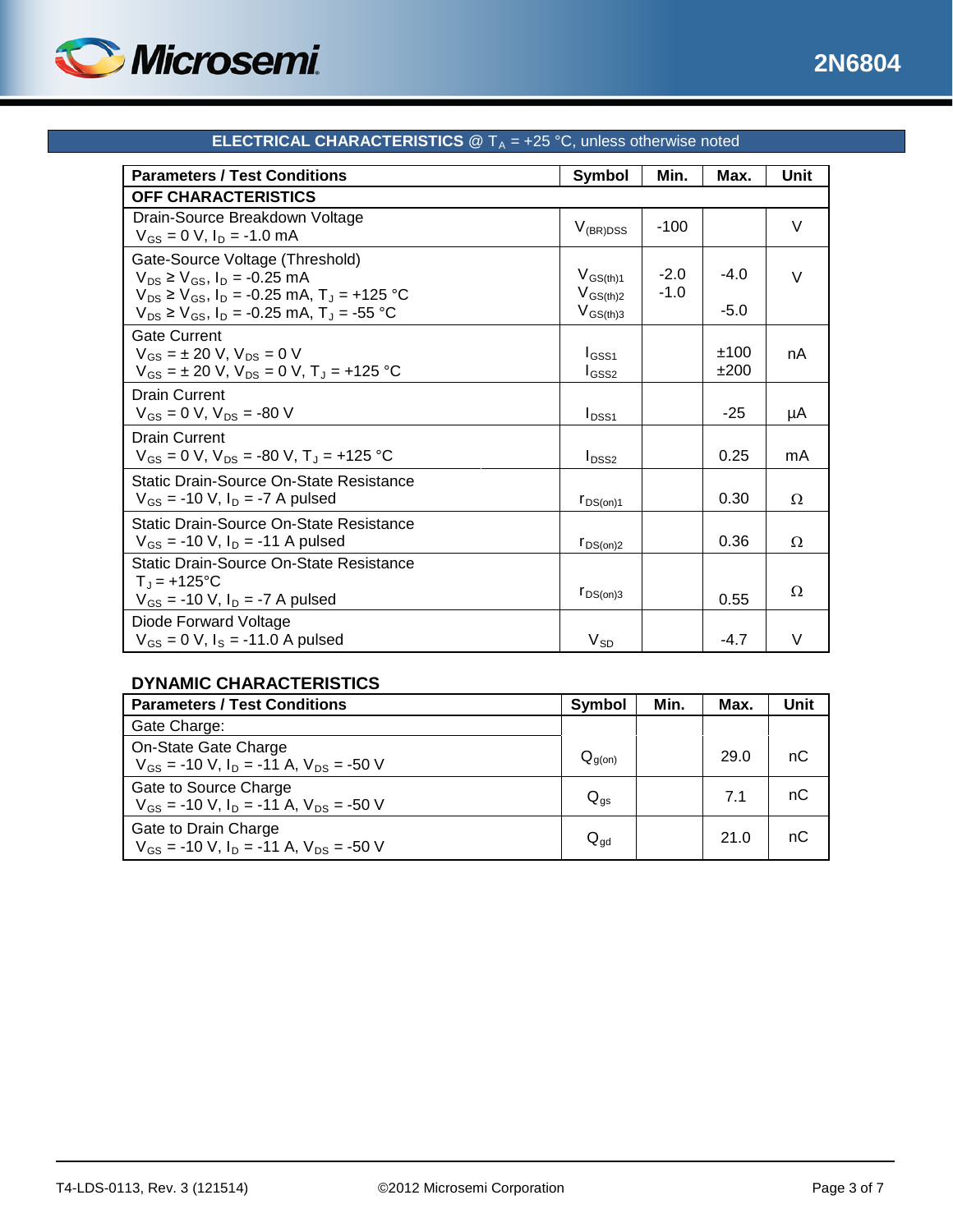



# **ELECTRICAL CHARACTERISTICS**  $@T_A = +25 °C$ , unless otherwise noted (continued)

# **SWITCHING CHARACTERISTICS**

| <b>Parameters / Test Conditions</b>                                                                             | Symbol              | Min. | Max. | Unit |
|-----------------------------------------------------------------------------------------------------------------|---------------------|------|------|------|
| Turn-on delay time<br>$I_D$ = -11 A, $V_{GS}$ = -10 V, R <sub>G</sub> = 7.5 $\Omega$ , V <sub>DD</sub> = -35 V  | $t_{d(on)}$         |      | 60   | ns   |
| Rinse time<br>$I_D$ = -11 A, $V_{GS}$ = -10 V, R <sub>G</sub> = 7.5 $\Omega$ , V <sub>DD</sub> = -35 V          | $t_{r}$             |      | 140  | ns   |
| Turn-off delay time<br>$I_D$ = -11 A, $V_{GS}$ = -10 V, R <sub>G</sub> = 7.5 $\Omega$ , V <sub>DD</sub> = -35 V | $t_{\text{d(off)}}$ |      | 140  | ns   |
| Fall time<br>$I_D$ = -11 A, $V_{GS}$ = -10 V, R <sub>G</sub> = 7.5 $\Omega$ , V <sub>DD</sub> = -35 V           | t,                  |      | 140  | ns   |
| Diode Reverse Recovery Time<br>di/dt ≤ 100 A/µs, $V_{DD}$ ≤ -50 V, I <sub>F</sub> = -11 A                       | t,,                 |      | 250  | ns   |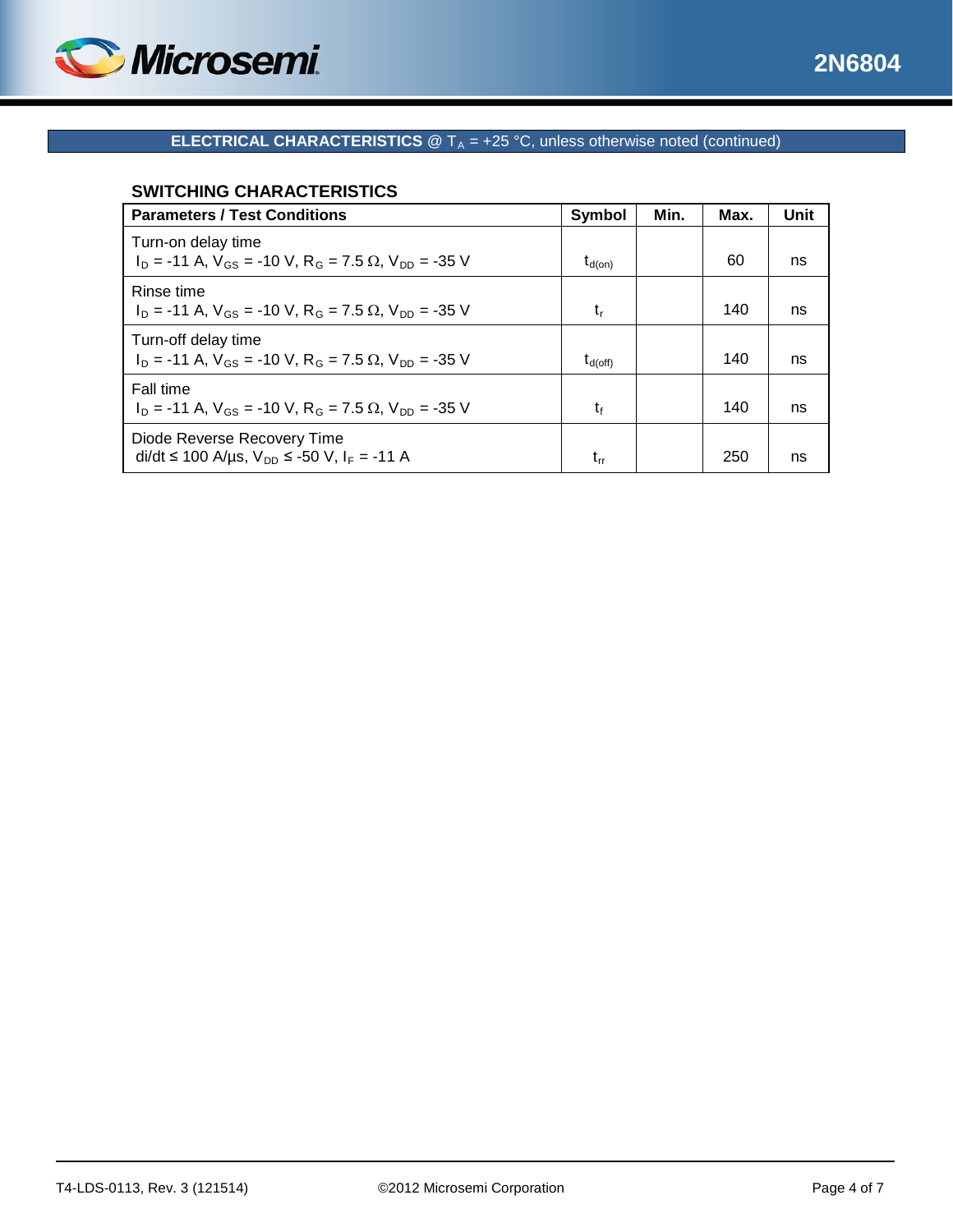

## **GRAPHS**



**FIGURE 1** Transient Thermal impedance



**FIGURE 2** Maximum Drain Current vs Case Temperature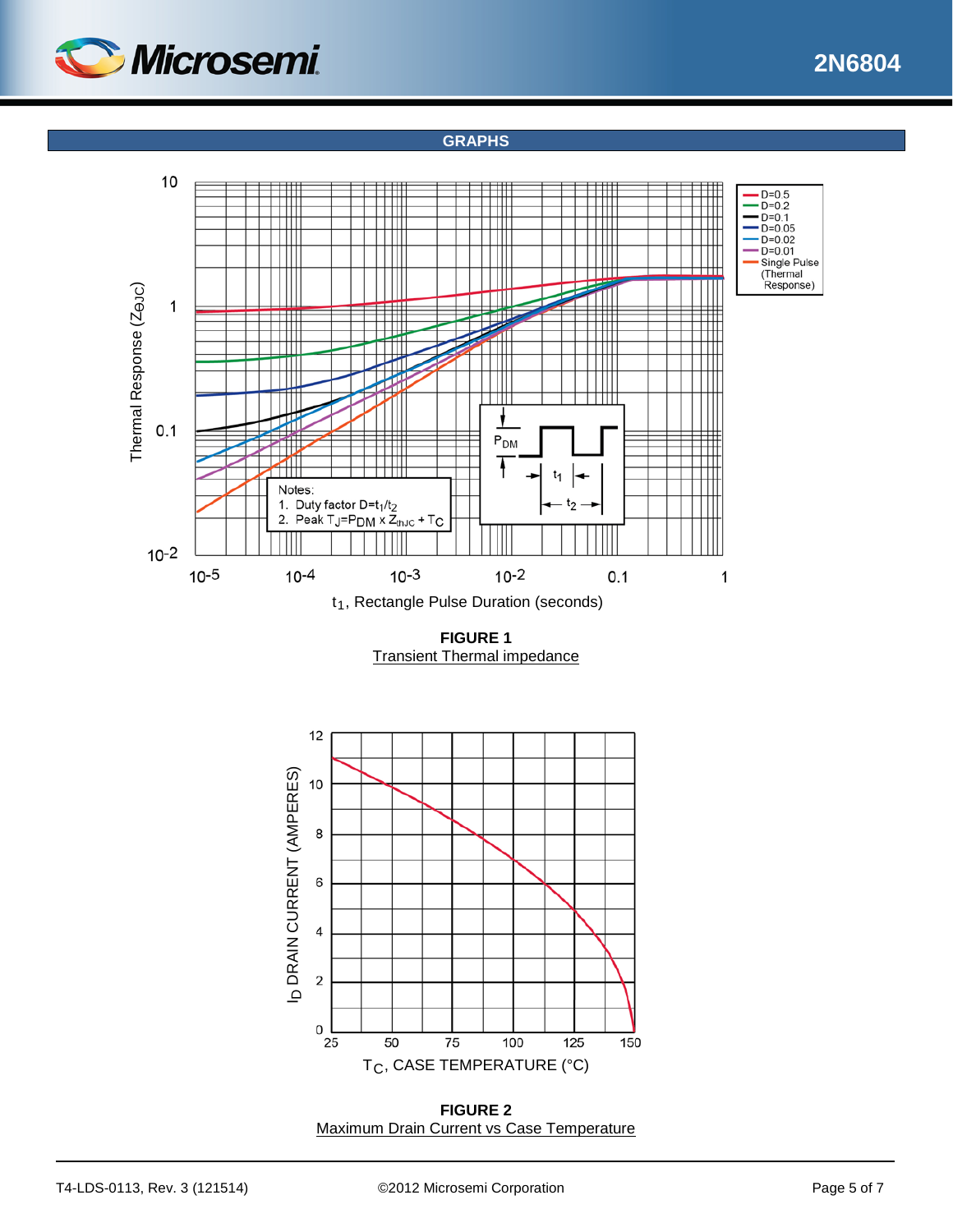

### **GRAPHS** (continued)



**Safe Operating Area**